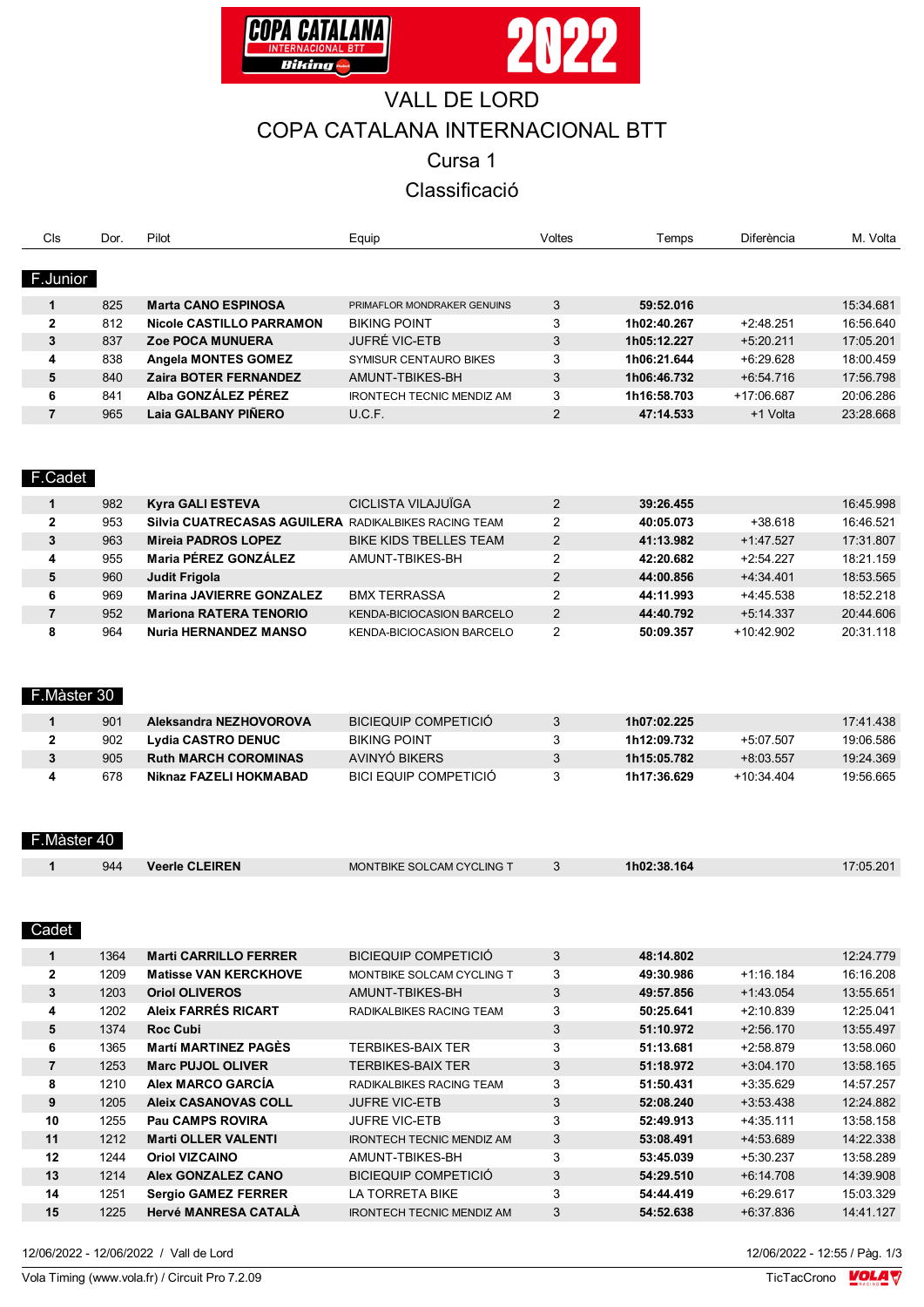



#### VALL DE LORD COPA CATALANA INTERNACIONAL BTT Cursa 1 Classificació

| Cls | Dor. | Pilot                          | Equip                                 | Voltes       | Temps       | Diferència   | M. Volta  |
|-----|------|--------------------------------|---------------------------------------|--------------|-------------|--------------|-----------|
| 16  | 1226 | <b>Marc XAMPENY SORIANO</b>    | <b>BTT FORNELLS</b>                   | 3            | 55:17.174   | $+7:02.372$  | 14:46.027 |
| 17  | 1219 | Joel CRUZ PÉREZ                | AMUNT-TBIKES-BH                       | 3            | 55:32.258   | $+7:17.456$  | 14:50.448 |
| 18  | 1254 | Adrià MARTÍNEZ DOS SANTOS      | RADIKALBIKES RACING TEAM              | 3            | 56:13.418   | $+7:58.616$  | 15:05.220 |
| 19  | 1310 | <b>Nil PUNSET SUESCUN</b>      | <b>IRONTECH TECNIC MENDIZ AM</b>      | 3            | 56:29.703   | $+8:14.901$  | 15:37.029 |
| 20  | 1375 | <b>Cesar DA CUNHA CARDOSO</b>  | <b>JORMA BIKE ACA</b>                 | 3            | 56:30.548   | $+8:15.746$  | 15:58.547 |
| 21  | 1250 | <b>Jordi CAMPS CLAPERA</b>     | <b>JUFRE VIC-ETB</b>                  | 3            | 56:38.430   | $+8:23.628$  | 15:20.857 |
| 22  | 1279 | <b>Victor BARGO BUENO</b>      | AMUNT-TBIKES-BH                       | 3            | 56:45.137   | $+8.30.335$  | 15:31.277 |
| 23  | 1243 | <b>Marc JULIÀ NOGUER</b>       | RADIKALBIKES RACING TEAM              | 3            | 57:08.589   | $+8.53.787$  | 14:42.419 |
| 24  | 1276 | <b>Job PEITAVÍ BAREA</b>       | PURITO-TADESAN-NURIA                  | 3            | 57:29.919   | $+9:15.117$  | 15:10.488 |
| 25  | 1368 | <b>Jan TORRENT ALSINA</b>      | RADIKALBIKES RACING TEAM              | 3            | 57:34.491   | $+9.19.689$  | 15:07.467 |
| 26  | 1220 | <b>Roc VERDAGUER BOU</b>       | <b>BICIEQUIP COMPETICIÓ</b>           | 3            | 58:33.990   | $+10:19.188$ | 15:08.579 |
| 27  | 1282 | <b>Raül MARIMON MONTALVO</b>   | BTT SERRA D'ALMENARA                  | 3            | 59:48.228   | $+11:33.426$ | 15:27.520 |
| 28  | 1373 | <b>Jan TUGUES TORRENT</b>      | MIG SEGRE BIKE CLUB                   | 3            | 59:56.537   | $+11:41.735$ | 15:47.586 |
| 29  | 1325 | <b>Adrián HURTADO ESPURZ</b>   | E ONE TO ONE                          | 3            | 1h00:17.328 | +12:02.526   | 16:27.607 |
| 30  | 1326 | <b>Biel GARRIGA PONT</b>       | LA TORRETA BIKE                       | 3            | 1h01:07.276 | $+12:52.474$ | 16:12.118 |
| 31  | 1331 | <b>Bernat SANCHEZ MOLINE</b>   | <b>JORMA BIKE ACA</b>                 | 3            | 1h02:07.368 | +13:52.566   | 16:54.166 |
| 32  | 1223 | <b>Oscar CASTRO MARTINEZ</b>   | AMUNT-TBIKES-BH                       | 3            | 1h02:14.509 | +13:59.707   | 16:31.327 |
| 33  | 1207 | <b>Jofre MARTÍ CASADO</b>      | <b>IRONTECH TECNIC MENDIZ AMBISIS</b> | 3            | 1h03:22.019 | +15:07.217   | 16:39.299 |
| 34  | 1267 | <b>Adrian GARCÍA TABERO</b>    | AMUNT-TBIKES-BH                       | 3            | 1h03:41.706 | $+15:26.904$ | 16:23.588 |
| 35  | 1378 | <b>Joan GÜELL MOYA</b>         | MONTBIKE SOLCAM CYCLING T             | 3            | 1h03:45.689 | +15:30.887   | 17:31.307 |
| 36  | 1272 | <b>Oleguer MONFULLEDA ROCA</b> | <b>IRONTECH TECNIC MENDIZ AM</b>      | 3            | 1h04:57.108 | $+16:42.306$ | 16:37.268 |
| 37  | 1232 | Raúl GORDO MERINO              | KENDA-BICIOCASION BARCELO             | 3            | 1h05:24.207 | $+17:09.405$ | 16:26.378 |
| 38  | 1288 | <b>Lluís GIL QUERALT</b>       | MONTBIKE SOLCAM CYCLING T             | 3            | 1h05:24.407 | +17:09.605   | 17:24.947 |
| 39  | 1246 | <b>Ferran PORTAS VALENTÍ</b>   | RADIKALBIKES RACING TEAM              | 3            | 1h10:34.533 | $+22:19.731$ | 21:04.726 |
| 40  | 1309 | <b>Biel FIGUERAS LEON</b>      | TREK BICISPRINT SABADELL              | $\mathbf{3}$ | 1h17:11.384 | +28:56.582   | 19:26.587 |
| 41  | 1278 | <b>NII WESTHOFF MOLINAS</b>    | <b>TERBIKES-BAIX TER</b>              | 1            | 17:45.688   | +2 Voltes    | 17:45.688 |

Abandons

1277 **Marc MALLÉN OCAÑA**  **JUFRE VIC-ETB** 

## Màster 40

| 1              | 1531 | <b>Javier JURADO SANCHEZ</b>    | 73 FACTORY ECO                   | 3 | 47:11.582 |              | 12:55.278 |
|----------------|------|---------------------------------|----------------------------------|---|-----------|--------------|-----------|
| $\mathbf{2}$   | 1402 | <b>Antonio OLIVARES HIRALDO</b> | <b>LINBIKES</b>                  | 3 | 47:19.682 | $+8.100$     | 12:53.607 |
| 3              | 1401 | Pau EGEDA MALDONADO             | <b>BIKING POINT</b>              | 3 | 48:18.121 | $+1:06.539$  | 13:22.572 |
| 4              | 1404 | <b>David PUIG PUJOL</b>         | <b>BIKING POINT</b>              | 3 | 48:37.020 | $+1.25.438$  | 13:32.620 |
| 5              | 1411 | Josep Enric FARRIOL CLARAMUNT   | <b>RRBIKERS</b>                  | 3 | 48:37.932 | $+1:26.350$  | 13:31.139 |
| 6              | 1406 | Roberto FIDALGO LÓPEZ           | <b>RRBIKERS</b>                  | 3 | 49:24.595 | $+2:13.013$  | 13:33.607 |
| $\overline{7}$ | 1405 | <b>Xavier JORNET</b>            | <b>FÀBREGUES BICICLETES</b>      | 3 | 49:27.261 | $+2:15.679$  | 13:39.228 |
| 8              | 1407 | Diego HERRERA                   | <b>BAIXA UN PUNT BIKE SHOP</b>   | 3 | 50:40.234 | $+3:28.652$  | 14:00.047 |
| 9              | 1403 | <b>Melcior FAJA BELTRAN</b>     | PALLARES FACTORY                 | 3 | 51:20.271 | +4:08.689    | 13:36.258 |
| 10             | 1533 | <b>Ricard Gorchs</b>            |                                  | 3 | 51:22.979 | $+4:11.397$  | 14:28.208 |
| 11             | 1491 | <b>David QUILES ALAMONOS</b>    | <b>BICIEQUIP COMPETICIÓ</b>      | 3 | 51:38.042 | $+4:26.460$  | 14:02.808 |
| 12             | 1457 | <b>Jordi SOLANO TORNER</b>      | <b>COLLBAIX CELLER EL MOLÍ</b>   | 3 | 52:11.719 | $+5:00.137$  | 14:19.177 |
| 13             | 1409 | Jordi GARRIDO OCAÑA             | <b>NOU ESPAI - LEVEL TEAM</b>    | 3 | 52:34.530 | $+5:22.948$  | 14:33.707 |
| 14             | 1530 | <b>Daniel DIAZ CARULLA</b>      | <b>MESBIKE &amp; FES - TUGA</b>  | 3 | 52:55.971 | $+5:44.389$  | 14:40.108 |
| 15             | 1432 | Josep Maria SOLA LOPEZ          | <b>FES BICI 3.-TUGA</b>          | 3 | 55:07.998 | $+7:56.416$  | 14:43.142 |
| 16             | 1495 | <b>Abel MORA LIZANA</b>         | ADDICT BIKES RACING TEAM         | 3 | 55:13.751 | $+8:02.169$  | 14:50.808 |
| 17             | 1426 | Ruben GONZÁLEZ NAVA             | <b>IRONTECH TECNIC MENDIZ AM</b> | 3 | 55:19.318 | $+8.07.736$  | 15:16.458 |
| 18             | 1522 | <b>Oscar TULES VIDAL</b>        | <b>TEKNIBIKE</b>                 | 3 | 55:19.409 | +8:07.827    | 14:53.448 |
| 19             | 1420 | <b>Kenneth MOLAS VALLS</b>      | <b>FES BICI 3.-TUGA</b>          | 3 | 57:01.456 | $+9.49.874$  | 15:20.917 |
| 20             | 1424 | <b>Manuel VALVERDE BROS</b>     | <b>BIKING POINT</b>              | 3 | 57:09.908 | $+9.58.326$  | 15:30.899 |
| 21             | 1477 | <b>Romà GUIX BALLESTEROS</b>    | FES BICI 3.-TUGA                 | 3 | 57:26.737 | $+10:15.155$ | 15:00.777 |
| 22             | 1421 | <b>Pablo ESTEVEZ</b>            | <b>BAIXA UN PUNT BIKE SHOP</b>   | 3 | 58:39.217 | $+11:27.635$ | 16:05.047 |
|                |      |                                 |                                  |   |           |              |           |